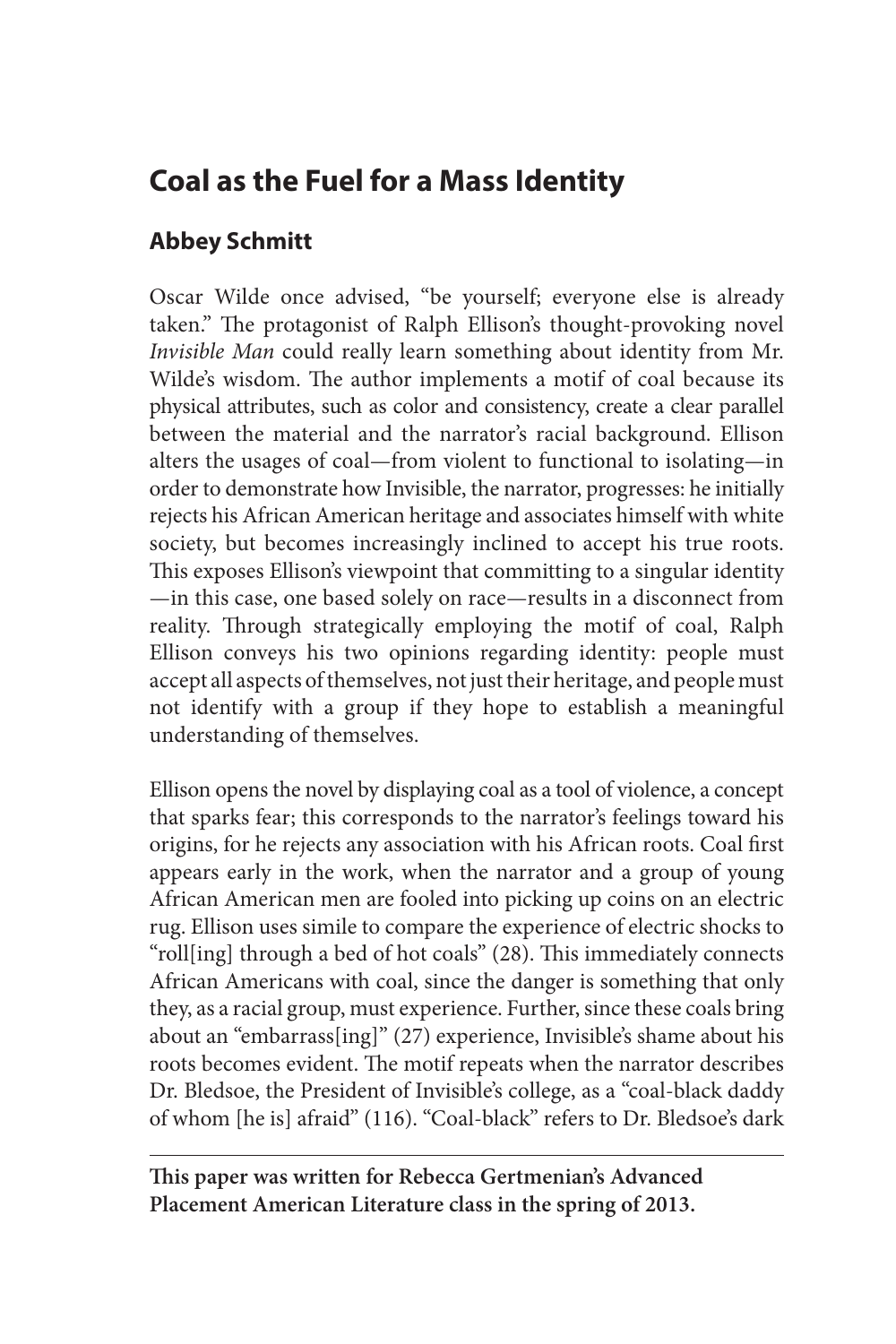### 2 Abbey Schmitt

skin tone, highlighting his background. Also, "coal-black daddy" contrasts from the more familiar term, "sugar daddy," underscoring that despite Bledsoe's efforts to climb the social hierarchy, he is still more similar to coal than to sugar, grouping him into African American society. Again, this mention of coal occurs in a context of fear, because it reminds the narrator that the label "African American" is inescapable. Here, Ellison has the narrator desperately clinging to dreams of a white identity that is unavailable to him. By having the narrator fail and feel lost as a result, Ellison criticizes people's tendency to strive to fit an unsuitable mold, rather than accepting themselves. The beginning of the novel includes images of coal that provoke fear, which illustrates the narrator's irrational anxiety about his heritage.

Later in the novel, the motif of coal resurfaces in unnatural situations, which displays how the narrator is uncomfortable with the thought of accepting his race because he misconstrues the role of race in defining identity. When the narrator begins working at Liberty Paints, an engineer at the company named Lucius Brockway explains that "[their] white is so white you can paint a chunka coal and you'd have to crack it open with a sledge hammer to prove it wasn't white clear through" (217). In this scene, Brockway—who is in a position of power relative to the narrator—suggests that there is value in changing the color of coal, which is analogous to "whitewashing." This entails stripping an African American of his or her culture, and Brockway's apparent pride in covering up inherent features—beyond simply external color reinforces the idea that the narrator should reject his heritage. By presenting coal in this unnatural way, Ellison indicates that forming a meaningful identity requires people to embrace themselves entirely, so people should not conceal any traits. Later on, members of the Brotherhood—a society that uses aggression to counter white dominance—challenge their leader, Brother Jack, for adopting Invisible as an affiliate. When someone deems Invisible not "black enough," he becomes defensive, wondering if he should begin to "sweat coal" (303). The narrator shows a complete change of heart, for he strives to wholeheartedly adopt the associations of his African American history to an extreme degree. Ellison portrays this approach as unnatural as well,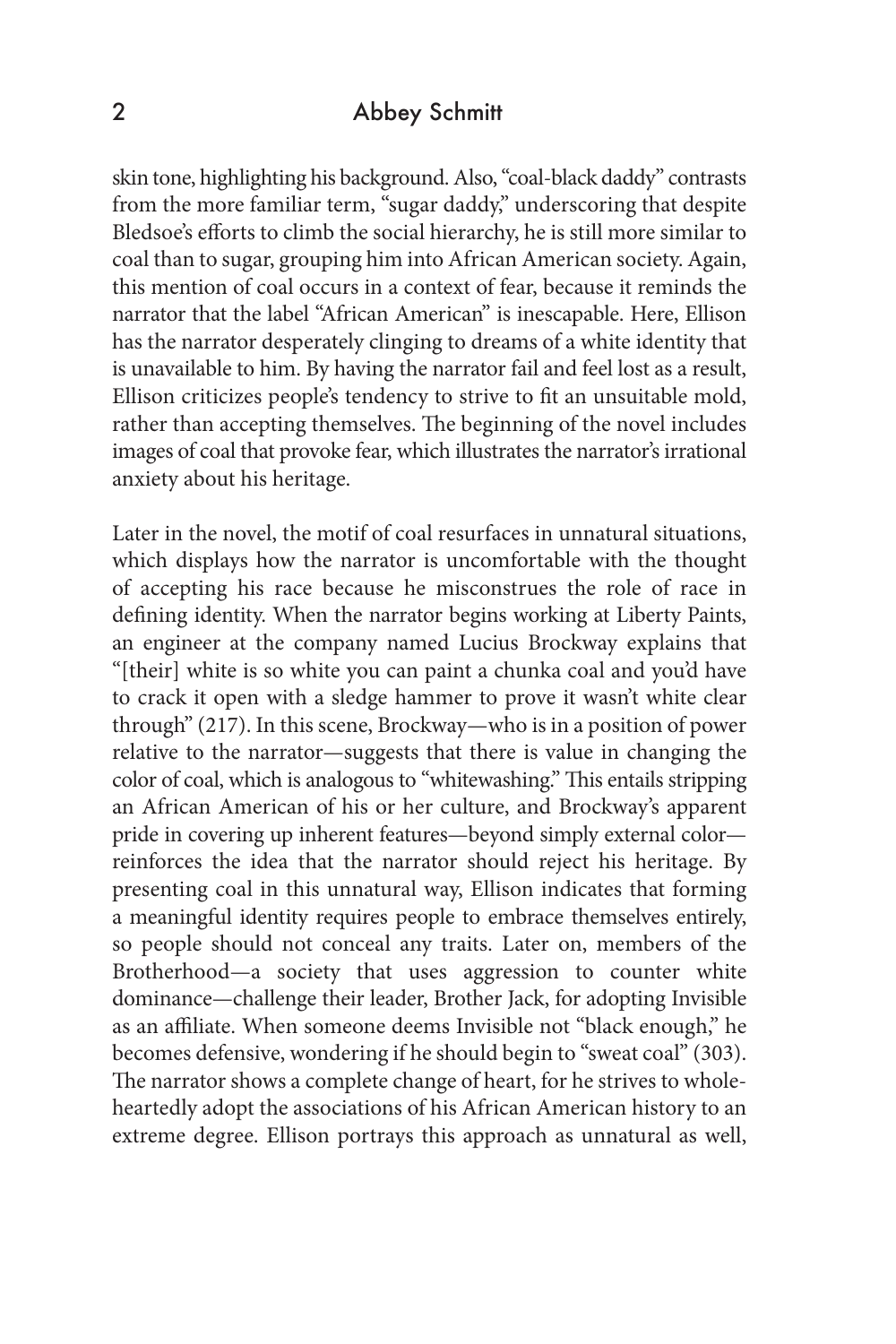though, to challenge people's inclinations to assume a mass identity. The author uses a motif of coal to imply that the narrator goes about forming his character incorrectly; unlike Invisible, Ellison believes that race, along with other mass traits, cannot define an individual. Thus, both extremes—actively abandoning one's roots and attempting to embody an entire cultural history—are counterproductive because they implement such mass categorization.

Toward the end of the novel, Ralph Ellison incorporates coal acting as a fuel, which symbolizes the narrator's newfound dependence on his racial background to drive his understanding of identity. By choosing a resource that weakens with time, Ellison depicts Invisible's obsession with ancestry as a short-term solution to finding an identity, for he must eventually realize that his pursuit cannot be satisfied with a cultural categorization. When Invisible is walking along a street, he encounters coals performing their natural function, which brings about a sense of nostalgia. He recalls how he used to "bake [yams] in the hot coals of the fireplace" then bring "them cold to school for lunch" (262). Here, coal serves to bring heat, but the warmth is short-lived. Warmth is frequently associated with comfort, which corresponds to the inevitably fleeting consolation brought by Invisible's mass identity. Next, the narrator involves himself in a movement that requires people to violently "[splash] coal oil" (546). Coal reappears as a symbol of violence as opposed to a symbol of cultural pride, which sabotages any progress that the narrator had imagined towards an identity. Ellison does this in order to demonstrate how a mass identity is impractical because individual character cannot depend on a group. Finally, as a result of this betrayal, the narrator refuses to burn coal and instead burns paper, "scattering coal" (568). This scene shows Invisible surrounded by coal but opting to use alternative materials, portraying the substance as useless. This reveals how gravitating towards a mass identity leaves people emotionally burned and unable to reenter civilization. Ironically, the narrator's choice to group himself with others leaves him isolated from society. By illustrating the normal functions of coal, Ellison accentuates its inability to persist, which establishes the author's opinion regarding the temporary relief of racial identity.